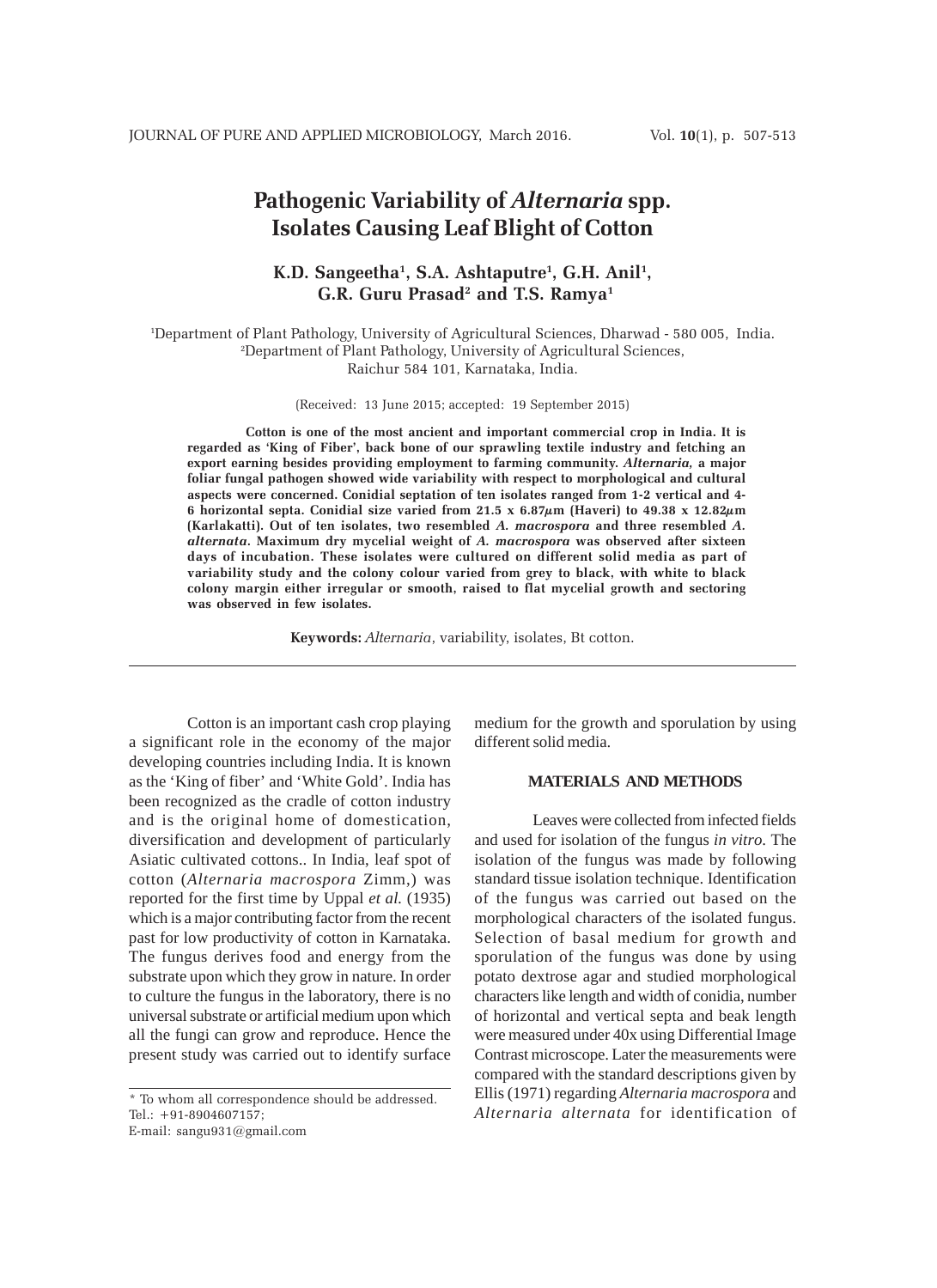|                        |                         |                      |                                    |                       |                                  |                                  | Table 1(a). Morphological variability of isolates of Alternaria spp |                                                                     |                                |               |  |
|------------------------|-------------------------|----------------------|------------------------------------|-----------------------|----------------------------------|----------------------------------|---------------------------------------------------------------------|---------------------------------------------------------------------|--------------------------------|---------------|--|
| Name of the<br>isolate | Number of<br>horizontal | Number<br>of vertica | conidia<br>Size of                 | length<br><b>Beak</b> | Overall<br>length                |                                  |                                                                     | Descriptions of Ellis M.B. regarding<br>Alternaria macrospora Zimm. |                                | Re            |  |
|                        | septa                   | septa                | (Length x<br>Breadth)<br>$(\mu m)$ | $(\mu m)$             | conidia<br>$(\mu m)$<br>$\sigma$ | Number of<br>horizontal<br>septa | vertical septa<br>Number of                                         | Beak length                                                         | Overall<br>length<br>$(\mu m)$ | m<br>⋖        |  |
| Karlakatti             | 5                       |                      | 49.38 x 12.82                      | 29.15                 | 78.53                            |                                  |                                                                     |                                                                     |                                | No F          |  |
| Yamkanmardi            | $\circ$                 |                      | 32.8 x 17.17                       | 32.84                 | 65.64                            |                                  |                                                                     |                                                                     |                                | No F          |  |
| Marewada               | 4                       |                      | 47.95 x 15.26                      | 33.52                 | 81.47                            |                                  |                                                                     |                                                                     |                                | No F          |  |
| Unkal                  | 5                       | $\mathcal{C}$        | 28 x 12.31                         | 63.02                 | 91.02                            | $4 - 9$                          | $\zeta$ -1                                                          | Equal or twice the<br>length of conidia                             | 90-180                         | $\mathsf{Re}$ |  |
| Chandanamatti          | $\circ$                 |                      | 48.24 x 15.79                      | 27.47                 | 75.71                            |                                  |                                                                     |                                                                     |                                | No F          |  |
| Saundatti              | 4                       | $\mathcal{C}$        | 21.97 x 13.02                      | 74.03                 | 96                               |                                  |                                                                     |                                                                     |                                | Re            |  |
| Jagalur                | 9                       |                      | 26.99 x 7.61                       | 30.98                 | 57.97                            |                                  |                                                                     |                                                                     |                                | No F          |  |

508 SANGEETHA et al.: PATHOGENIC VARIABILITY OF *ALTERNARIA* SPP.

J PURE APPL MICROBIO*,* **10**(1), MARCH 2016.

Table 1(a). Morphological variability of isolates of Alternaria spp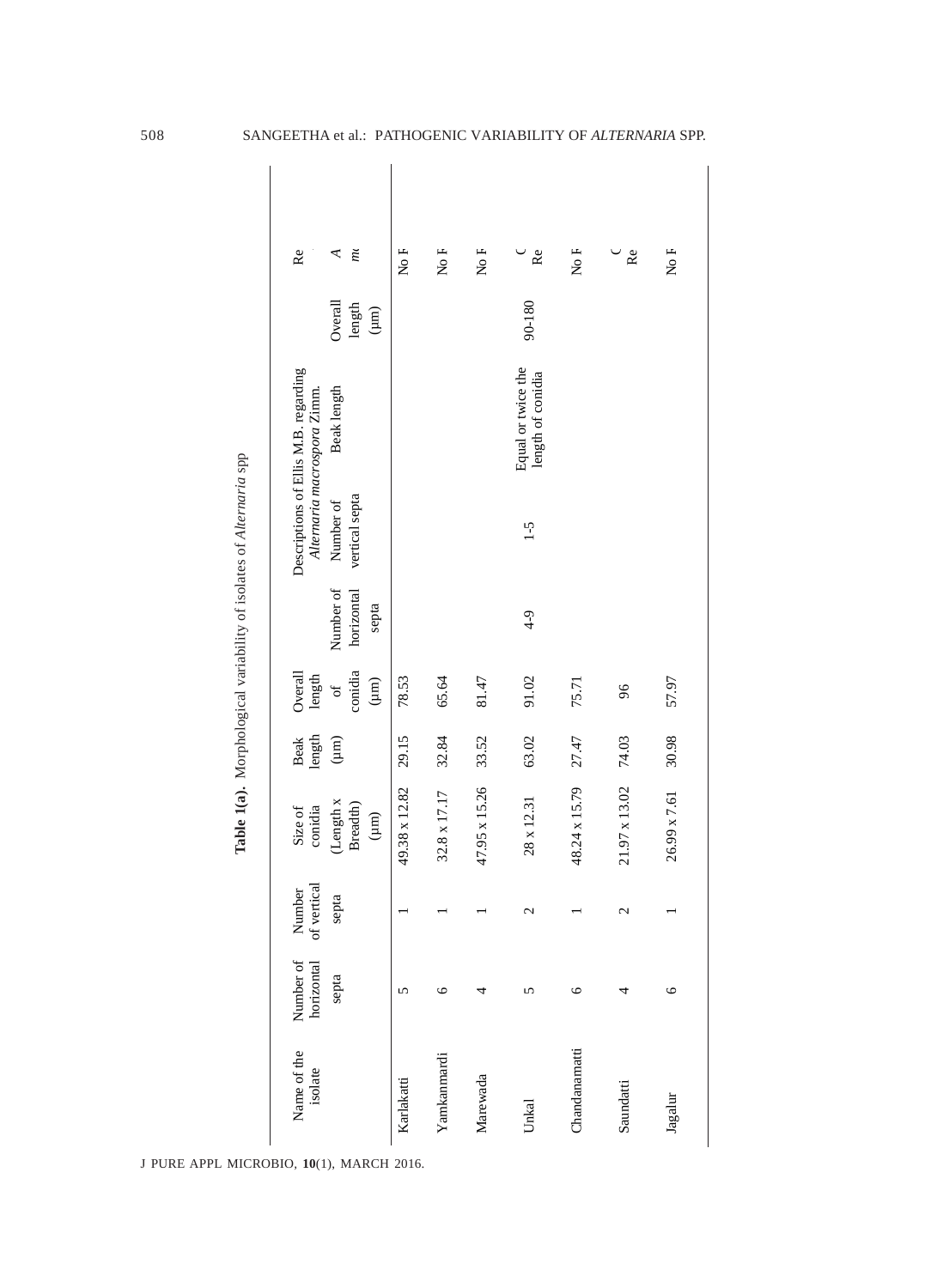| Resemblance<br>Alternaria<br>towards                                        | alternata (Fr.)<br>Keissler<br>Overall<br>$\begin{array}{c} \mathop{\mathrm{length}}\limits_{(\mu m)} \end{array}$ | Resemblance<br>Complete    | Resemblance<br>Complete<br>20-63              | Resemblance<br>Complete |
|-----------------------------------------------------------------------------|--------------------------------------------------------------------------------------------------------------------|----------------------------|-----------------------------------------------|-------------------------|
| Descriptions of Ellis M.B. regarding<br>Alternaria alternata (Fr.) Keissler |                                                                                                                    |                            | third the length<br>more than one<br>Short or | of conidia              |
|                                                                             | vertical length<br>Number of Number of Beak<br>septa                                                               |                            | $0 - 4$                                       |                         |
|                                                                             | horizontal<br>septa                                                                                                |                            | $1 - 8$                                       |                         |
| Overall<br>$\mbox{length}$<br>$\sigma f$                                    | conidia<br>$\rm \, (nm)$                                                                                           | 56.37                      | 46.82                                         | 56.26                   |
| $\limsup_{( \mu,m) }$<br><b>Beak</b>                                        |                                                                                                                    |                            | 25.32                                         | 24.04                   |
| conidia<br>Size of                                                          | $\frac{\text {Length } \mathbf{x}}{\text {Breadth}}$<br>$(\mu m)$                                                  | $33.29 \times 12.54$ 26.37 | 21.5 x 6.87                                   | $30.22 \times 7.4$      |
| mber<br>vertical<br><sup>of</sup><br>$\bar{z}$                              | septa                                                                                                              |                            | $\mathcal{C}$                                 | $\mathcal{C}$           |
| Number of<br>horizontal<br>septa                                            |                                                                                                                    | ⊾                          | 5                                             | 5                       |
| S. Name of the<br>No. isolate                                               |                                                                                                                    | Amminbhavi                 | $A_7$ Haveri                                  | A <sub>9</sub> Gadag    |
|                                                                             |                                                                                                                    |                            |                                               |                         |

## SANGEETHA et al.: PATHOGENIC VARIABILITY OF *ALTERNARIA* SPP. 509

J PURE APPL MICROBIO*,* **10**(1), MARCH 2016.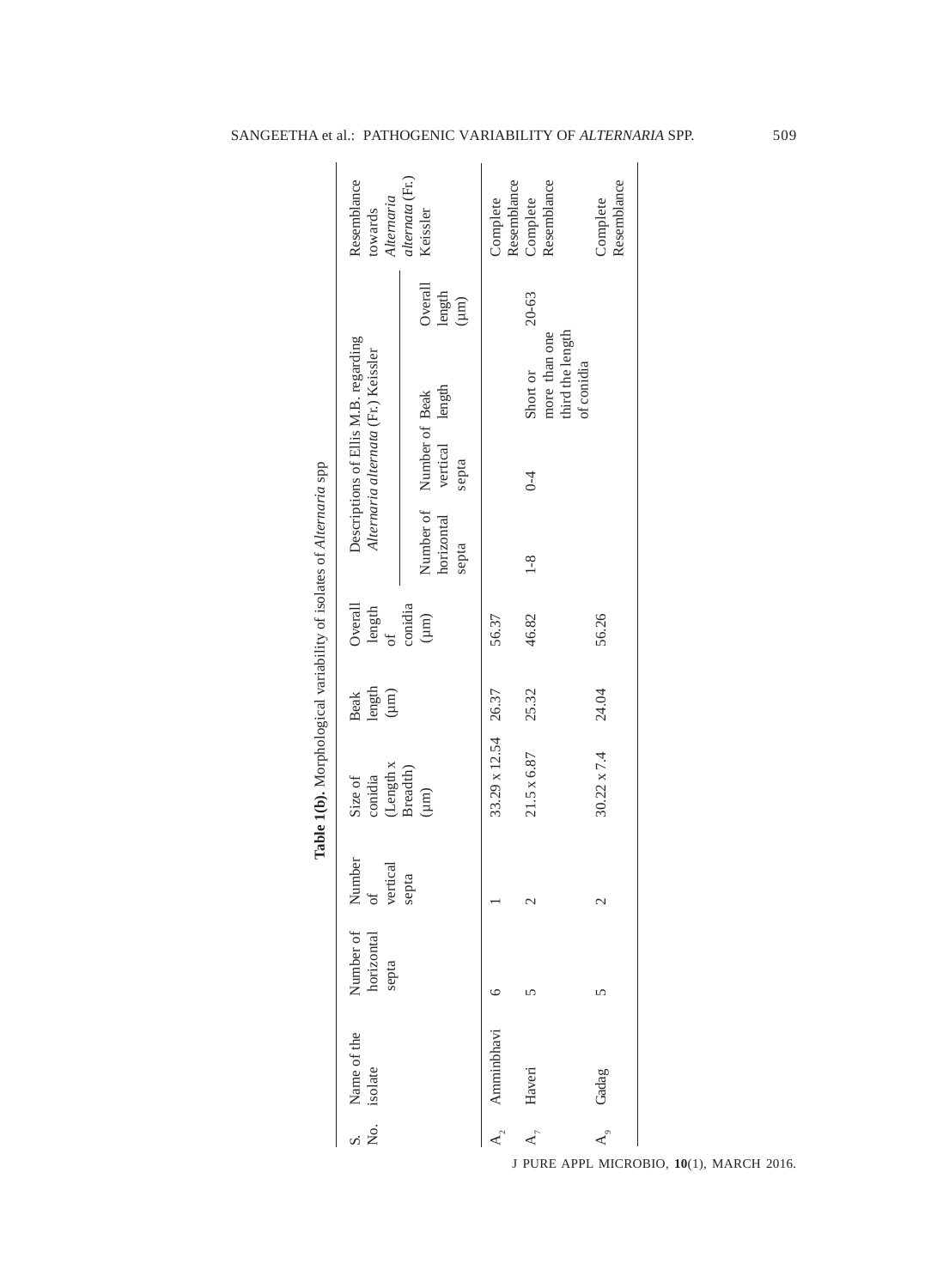| Incubation period | Mycelial dry  |
|-------------------|---------------|
| (days)            | weight $(mg)$ |
| 2                 | 36.53         |
| $\overline{4}$    | 77.56         |
| 6                 | 93.70         |
| 8                 | 169.88        |
| 10                | 192.42        |
| 12                | 229.17        |
| 14                | 272.55        |
| 16                | 287.31        |
| 18                | 275.90        |
| 20                | 267.53        |
| 22                | 262.30        |
| 24                | 258.20        |
| 26                | 234.15        |
| 28                | 207.65        |
| 30                | 192.74        |
| $S. Em. \pm$      | 0.57          |
| $CD$ at $1\%$     | 2.20          |

**Table 2.** Effect of incubation period on dry mycelial weight of *Alternaria macrospora*

*Alternaria* spp. Later cultural study was carried out by inoculating the pathogen on Potato Dextrose Broth and dry mycelial weight was recorded at regular intervals inorder to know the number of days required for maximum growth of the fungus. The isolates were grown on 8 different solid media to select best media for growth *viz.,* Potato Dextrose Agar (PDA), Potato Carrot Agar (PCA), Czapek's Dox Agar (CDA), Host Extract Agar (HEA), Oat Meal Agar (OMA), Corn Meal Agar (CMA), Sabouraud's -Dextrose Agar (SDA) and V8 Juice Agar (V8JA )and to find the difference in colony characters such as radial growth, type of colony margin, colour of margin, mycelial growth, sectoring and sporulation. The best media was found and used as a basal media for further studies. Radial growth  $(mm) = (length + breadth of grown)$ mycelium) / 2.

#### **RESULTS AND DISCUSSION**

Isolates collected during survey *viz.,* Karlakatti  $(A_1)$ , Amminbhavi  $(A_2)$ , Yamkanmardi  $(A_3)$ , Marewada  $(A_4)$ , Unkal  $(A_5)$ , Chandanamatti  $(A_6)$ , Haveri  $(A_7)$ , Saundatti  $(A_8)$ , Gadag  $(A_9)$  and Jagalur  $(A_{10})$  were isolated and pure culture was maintained and were stored in the refrigerator at

J PURE APPL MICROBIO*,* **10**(1), MARCH 2016.

5°C for further studies. The isolates subjected to various morphological variability tests showed that, conidia were septated by 1-2 vertical and 4-6 horizontal septa (Figure 1). The isolates,  $A_3$ ,  $A_6$ and  $A_{10}$  showed maximum horizontal septa of 6 followed by 5 horizontal septa in isolates,  $A_1$  and  $A<sub>5</sub>$ . Whereas minimum horizontal septa (4) was observed in the isolates,  $A_4$  and  $A_8$ . The isolates,  $A_5$  and  $A_8$  showed maximum of 2 vertical septa and isolates,  $A_1$ ,  $A_3$ ,  $A_4$ ,  $A_6$  and  $A_{10}$  showed minimum of 1 vertical septa. The isolates,  $A_1, A_6$  and  $A_4$  showed maximum size of 49.38 x 12.82 mm, 48.24 x 15.79 mm and 47.95 x 15.26 mm, respectively. The least size of the conidia (21.97x 13.02 mm) was observed in isolate, A8 (Table 1a). By comparing with *Alternaria macrospora* structural figure described by Ellis M.B. revealed that out of 7 isolates, only two isolates  $viz., A<sub>5</sub>$  and  $A<sub>8</sub>$  showed complete resemblance with *Alternaria macrospora* and other isolates *viz.*,  $A_1, A_3, A_4, A_6$  and  $A_{10}$  showed no resemblance with *Alternaria macrospora* morphologically.

Results revealed that isolate  $A_2$  showed 6 horizontal and 1 vertical septa, whereas isolates,  $A_7$  and  $A_9$  showed 5 horizontal and 2 vertical septa (Table 1b). Maximum conidial size (33.29 x 12.54 mm) was observed in isolate, A<sub>2</sub>, whereas isolate, A<sub>7</sub> showed minimum conidial size of  $21.5 \times 6.87$  mm. Isolate,  $A_0$  showed conidial size of 30.22 x 7.4 mm. When the isolates were compared with *Alternaria alternata* structural figure described by Ellis M.B., all the three isolates *viz.*,  $A_2$ ,  $A_7$  and  $A_9$  showed complete resemblance morphologically.

Conidiophores of *Alternaria macrospora* arise singly or in groups, straight or flexuous, tapering towards the apex and septate. They are pale brown in colour,  $4-9 \mu$ m thick and upto  $180 \mu$ m in length. Conidia are solitary or in chains of two, straight or curved with the body of the conidium ellipsoidal tapering to a narrow beak and equal in length or upto twice as long as body. They are reddish brown in colour with four to nine transverse septa and several longitudinal septa (Ellis, 1971). Several attempts are made to classify *Alternaria* genera, several re-descriptions and revised criteria of these genera (Joly, 1964) resulted in a growing number of new species.

There was significant difference among the incubation periods. The dry mycelial weight of *Alternaria macrospora* gradually increased (36.53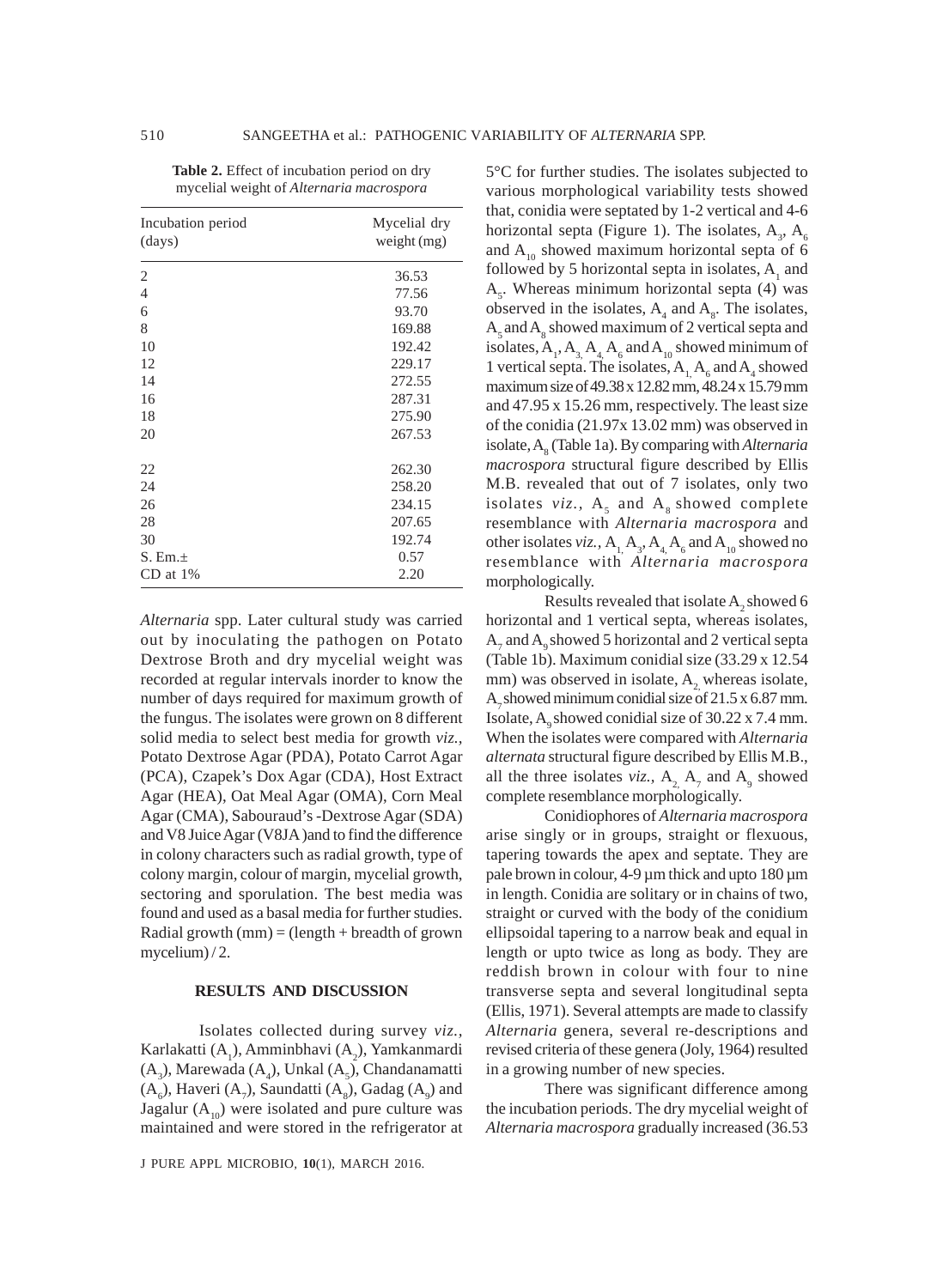| S. No.                                           | Isolates                                             |                                                                                                                                                                                                                                                                                                                                                                                                                |                                                                       |                                                                                                                                                                | Radial growth (mm)                                                                |                                                                                                                                                                                                                                                                                                          |                                                                                   |                                                                                |                                                                                                                                                                        | Mean                     |
|--------------------------------------------------|------------------------------------------------------|----------------------------------------------------------------------------------------------------------------------------------------------------------------------------------------------------------------------------------------------------------------------------------------------------------------------------------------------------------------------------------------------------------------|-----------------------------------------------------------------------|----------------------------------------------------------------------------------------------------------------------------------------------------------------|-----------------------------------------------------------------------------------|----------------------------------------------------------------------------------------------------------------------------------------------------------------------------------------------------------------------------------------------------------------------------------------------------------|-----------------------------------------------------------------------------------|--------------------------------------------------------------------------------|------------------------------------------------------------------------------------------------------------------------------------------------------------------------|--------------------------|
|                                                  |                                                      | PDA                                                                                                                                                                                                                                                                                                                                                                                                            | PCA                                                                   | CDA                                                                                                                                                            | HEA                                                                               | <b>OMA</b>                                                                                                                                                                                                                                                                                               | CMA                                                                               | <b>SDA</b>                                                                     | V8JA                                                                                                                                                                   |                          |
| $\overline{A}$                                   | Karlakatti                                           | 77.50                                                                                                                                                                                                                                                                                                                                                                                                          | 63.77                                                                 | 71.23                                                                                                                                                          | 90.00                                                                             | 82.50                                                                                                                                                                                                                                                                                                    | 43.60                                                                             | 82.50                                                                          | 42.50                                                                                                                                                                  | 69.20                    |
|                                                  |                                                      | $\begin{array}{c} + \\ + \\ + \end{array}$                                                                                                                                                                                                                                                                                                                                                                     |                                                                       |                                                                                                                                                                | $+ +$<br>$+ +$                                                                    |                                                                                                                                                                                                                                                                                                          |                                                                                   |                                                                                |                                                                                                                                                                        |                          |
| $A_{2}$                                          | Amminbhavi                                           | 60.33                                                                                                                                                                                                                                                                                                                                                                                                          |                                                                       | $+8.00$                                                                                                                                                        | 90.00                                                                             | $+8.00$                                                                                                                                                                                                                                                                                                  | $+8.00$                                                                           | $+5.47$<br>$+5.47$<br>$+6.00$<br>$+6.00$                                       | $+ + +$<br>37.50                                                                                                                                                       | 61.98                    |
|                                                  |                                                      | $\overset{+}{+}$                                                                                                                                                                                                                                                                                                                                                                                               |                                                                       |                                                                                                                                                                | $+$<br>$+$<br>$+$                                                                 | $\overset{+}{+}$                                                                                                                                                                                                                                                                                         |                                                                                   |                                                                                |                                                                                                                                                                        |                          |
| $\mathbf{A}_3$                                   | Yamkanmardi                                          | $75.00 + +$                                                                                                                                                                                                                                                                                                                                                                                                    |                                                                       | $+37$<br>$+37$<br>$+37$<br>$+37$<br>$+37$<br>$+37$<br>$+37$<br>$+37$<br>$+37$<br>$+37$<br>$+37$<br>$+37$<br>$+37$<br>$+37$<br>$+37$<br>$+37$<br>$+37$<br>$+37$ |                                                                                   | $90.00 + 90.00$                                                                                                                                                                                                                                                                                          | $+4.27$<br>$+3.4.27$<br>$+3.34$<br>$+3.5$<br>$+6.5$<br>$+6.5$<br>$+8.3$<br>$+8.3$ |                                                                                | $+8.5$<br>$+8.5$<br>$+8.5$<br>$+8.5$<br>$+8.5$<br>$+8.5$<br>$+8.5$<br>$+8.5$<br>$+8.5$<br>$+8.5$<br>$+8.5$<br>$+8.5$<br>$+8.5$<br>$+8.5$<br>$+8.5$<br>$+8.5$<br>$+8.5$ | 68.08                    |
|                                                  |                                                      |                                                                                                                                                                                                                                                                                                                                                                                                                |                                                                       |                                                                                                                                                                |                                                                                   |                                                                                                                                                                                                                                                                                                          |                                                                                   |                                                                                |                                                                                                                                                                        |                          |
| $\operatorname{\mathsf{A}}^{\operatorname{I}}_A$ | Marewada                                             | 90.00                                                                                                                                                                                                                                                                                                                                                                                                          |                                                                       |                                                                                                                                                                |                                                                                   |                                                                                                                                                                                                                                                                                                          |                                                                                   |                                                                                |                                                                                                                                                                        | 78.45                    |
|                                                  |                                                      |                                                                                                                                                                                                                                                                                                                                                                                                                |                                                                       |                                                                                                                                                                |                                                                                   |                                                                                                                                                                                                                                                                                                          |                                                                                   |                                                                                |                                                                                                                                                                        |                          |
|                                                  | Unkal                                                | $+17$<br>$77$<br>$77$<br>$77$<br>$77$<br>$77$<br>$77$<br>$77$<br>$77$<br>$77$<br>$77$<br>$77$<br>$77$<br>$77$<br>$77$<br>$77$                                                                                                                                                                                                                                                                                  |                                                                       |                                                                                                                                                                |                                                                                   | $+8$<br>$+6$<br>$+6$<br>$+6$<br>$+6$<br>$+6$<br>$+6$<br>$+6$<br>$+6$<br>$+6$<br>$+6$<br>$+6$<br>$+6$<br>$+6$<br>$+6$<br>$+6$<br>$+6$<br>$+6$<br>$+6$<br>$+6$<br>$+6$<br>$+6$<br>$+6$<br>$+6$<br>$+6$<br>$+6$<br>$+6$<br>$+6$<br>$+6$<br>$+6$<br>$+6$<br>$+6$<br>$+6$<br>$+6$<br>$+6$<br>$+6$<br>$+6$<br> |                                                                                   | $+ + +$<br>$71.27$<br>$+ +$ 85.00<br>$+ +$ 34.43<br>$+ +$ 32.45<br>$+ +$ 31.67 |                                                                                                                                                                        | 69.48                    |
|                                                  |                                                      |                                                                                                                                                                                                                                                                                                                                                                                                                |                                                                       |                                                                                                                                                                |                                                                                   |                                                                                                                                                                                                                                                                                                          |                                                                                   |                                                                                |                                                                                                                                                                        |                          |
| $A_{6}$                                          | Chandanamatti                                        |                                                                                                                                                                                                                                                                                                                                                                                                                |                                                                       |                                                                                                                                                                |                                                                                   |                                                                                                                                                                                                                                                                                                          |                                                                                   |                                                                                |                                                                                                                                                                        | 81.57                    |
|                                                  |                                                      |                                                                                                                                                                                                                                                                                                                                                                                                                |                                                                       |                                                                                                                                                                |                                                                                   |                                                                                                                                                                                                                                                                                                          |                                                                                   |                                                                                |                                                                                                                                                                        |                          |
| $\mathbf{A}_{_7}$                                | Haveri                                               |                                                                                                                                                                                                                                                                                                                                                                                                                |                                                                       |                                                                                                                                                                |                                                                                   |                                                                                                                                                                                                                                                                                                          |                                                                                   |                                                                                |                                                                                                                                                                        | 79.11                    |
|                                                  |                                                      |                                                                                                                                                                                                                                                                                                                                                                                                                |                                                                       |                                                                                                                                                                |                                                                                   |                                                                                                                                                                                                                                                                                                          |                                                                                   |                                                                                |                                                                                                                                                                        |                          |
| $\overline{\mathbf{A}}_{_{\mathrm{S}}}$          | Saundatti                                            |                                                                                                                                                                                                                                                                                                                                                                                                                |                                                                       |                                                                                                                                                                |                                                                                   |                                                                                                                                                                                                                                                                                                          | $+4.33$                                                                           |                                                                                |                                                                                                                                                                        | 70.58                    |
|                                                  |                                                      |                                                                                                                                                                                                                                                                                                                                                                                                                |                                                                       |                                                                                                                                                                |                                                                                   |                                                                                                                                                                                                                                                                                                          | $\begin{array}{c} + \\ + \\ + \end{array}$                                        |                                                                                |                                                                                                                                                                        |                          |
| $\mathbf{A}_\mathrm{g}$                          | Gadag                                                |                                                                                                                                                                                                                                                                                                                                                                                                                |                                                                       |                                                                                                                                                                |                                                                                   |                                                                                                                                                                                                                                                                                                          | 90.00                                                                             | $+ +$<br>90.00                                                                 |                                                                                                                                                                        | 80.94                    |
|                                                  |                                                      |                                                                                                                                                                                                                                                                                                                                                                                                                |                                                                       |                                                                                                                                                                |                                                                                   | $+ +$<br>$+$<br>$+$                                                                                                                                                                                                                                                                                      | $\begin{array}{c} + \\ + \\ + \end{array}$                                        |                                                                                | $+ +$<br>$+$                                                                                                                                                           |                          |
| $\mathbf{A}_{_{10}}$                             | Jagalur                                              | $+++$<br>73.50                                                                                                                                                                                                                                                                                                                                                                                                 |                                                                       | $+ + +$<br>56.46                                                                                                                                               |                                                                                   | 90.00                                                                                                                                                                                                                                                                                                    | 67.67                                                                             | $+ + +$<br>90.00                                                               | 33.77                                                                                                                                                                  | 73.47                    |
|                                                  |                                                      | $\overset{+}{+}$                                                                                                                                                                                                                                                                                                                                                                                               |                                                                       |                                                                                                                                                                |                                                                                   | $\begin{array}{c} + \\ + \\ + \end{array}$                                                                                                                                                                                                                                                               | $\frac{+}{+}$                                                                     | $\begin{array}{c} + \\ + \\ + \end{array}$                                     | $\begin{array}{c} + \\ + \\ + \end{array}$                                                                                                                             |                          |
|                                                  | Mean                                                 | 77.49                                                                                                                                                                                                                                                                                                                                                                                                          | $+ + +$<br>79.16                                                      |                                                                                                                                                                | $+ + +$<br>90.00                                                                  | 89.25                                                                                                                                                                                                                                                                                                    | 52.20                                                                             | 80.43                                                                          | 43.81                                                                                                                                                                  | 73.29                    |
|                                                  |                                                      | Isolates                                                                                                                                                                                                                                                                                                                                                                                                       | $\widehat{\mathbf{z}}$<br>Media<br>0.24                               | $^{++}_{73.94}$<br>1 x M<br>1 x M<br>0.78                                                                                                                      |                                                                                   |                                                                                                                                                                                                                                                                                                          |                                                                                   |                                                                                |                                                                                                                                                                        |                          |
|                                                  | S. Em.±                                              | 0.27                                                                                                                                                                                                                                                                                                                                                                                                           |                                                                       |                                                                                                                                                                |                                                                                   |                                                                                                                                                                                                                                                                                                          |                                                                                   |                                                                                |                                                                                                                                                                        |                          |
|                                                  | CD at $1\%$                                          | 1.09                                                                                                                                                                                                                                                                                                                                                                                                           | 0.97                                                                  | 3.09                                                                                                                                                           |                                                                                   |                                                                                                                                                                                                                                                                                                          |                                                                                   |                                                                                |                                                                                                                                                                        |                          |
| meal agar                                        | PCA - Potato carrot agar<br>++: Moderate sporulation | $\begin{array}{c} \rule{0pt}{2.5ex} \rule{0pt}{2.5ex} \rule{0pt}{2.5ex} \rule{0pt}{2.5ex} \rule{0pt}{2.5ex} \rule{0pt}{2.5ex} \rule{0pt}{2.5ex} \rule{0pt}{2.5ex} \rule{0pt}{2.5ex} \rule{0pt}{2.5ex} \rule{0pt}{2.5ex} \rule{0pt}{2.5ex} \rule{0pt}{2.5ex} \rule{0pt}{2.5ex} \rule{0pt}{2.5ex} \rule{0pt}{2.5ex} \rule{0pt}{2.5ex} \rule{0pt}{2.5ex} \rule{0pt}{2.5ex} \rule{0$<br>$\ddot{+}$<br>$CDA$<br>SDA | Sabouraud's dextrose agar<br>- Czapeck's dox agar<br>Good sporulation |                                                                                                                                                                | ++++: Excellent sporulation<br>HEA - Host extract agar<br>$V8JA - V-8$ Juice agar |                                                                                                                                                                                                                                                                                                          |                                                                                   | agar<br>PDA - Potato dextrose<br>OMA - Oat meal agar                           |                                                                                                                                                                        | Corn<br>$\bar{1}$<br>CMA |
|                                                  |                                                      |                                                                                                                                                                                                                                                                                                                                                                                                                |                                                                       |                                                                                                                                                                |                                                                                   |                                                                                                                                                                                                                                                                                                          |                                                                                   |                                                                                |                                                                                                                                                                        |                          |

SANGEETHA et al.: PATHOGENIC VARIABILITY OF *ALTERNARIA* SPP. 511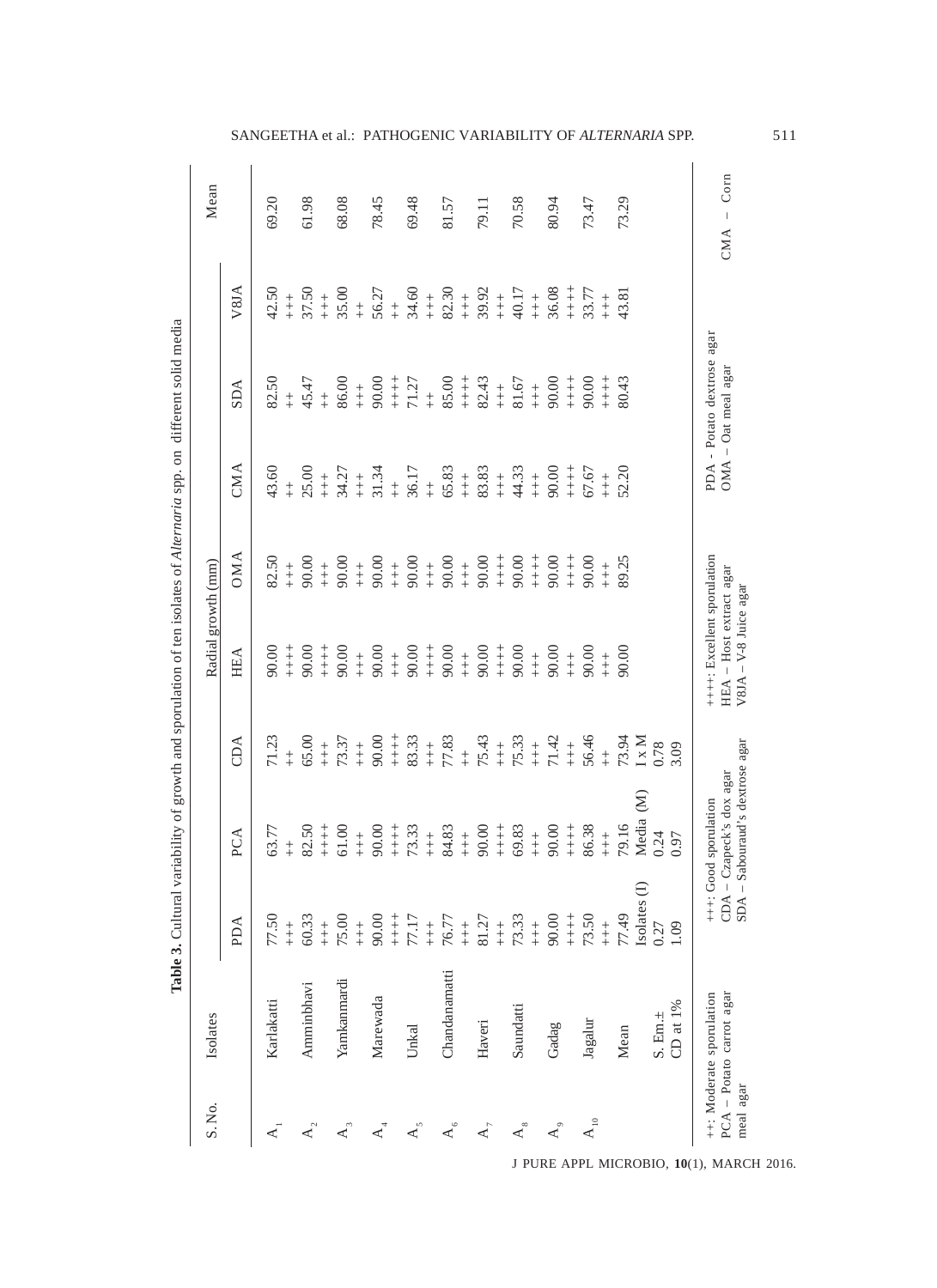| vi                                 | Isolates           |                                                              |                                                               |                                                                   |                                                                    | Colony charcters - colour, margin, type of margin, mycelia growth                                                                                                                                    |                                                                |                                                                        |                                                                 |
|------------------------------------|--------------------|--------------------------------------------------------------|---------------------------------------------------------------|-------------------------------------------------------------------|--------------------------------------------------------------------|------------------------------------------------------------------------------------------------------------------------------------------------------------------------------------------------------|----------------------------------------------------------------|------------------------------------------------------------------------|-----------------------------------------------------------------|
| ż.                                 | Media              | PDA                                                          | PCA                                                           | CDA                                                               | HEA                                                                | <b>OMA</b>                                                                                                                                                                                           | CMA                                                            | <b>AGS</b>                                                             | V8JA                                                            |
| $\prec$                            | Karlakatti         | raised mycelium<br>irregular margin,<br>Dark grey,           | irregular margin<br>raised mycelium<br>Whitish grey,          | rregular margin.<br>aised mycelium<br>Ashy white,                 | aised mycelium<br>snooth margin,<br>Grayish black,                 | raised mycelium<br>rregular margin,<br>Grey white,                                                                                                                                                   | margin, distrorted<br>Black, irregular<br>mycelium             | rregular margin,<br>flat mycelium<br>Dark grey,                        | Black, irregular<br>margin, raised<br>mycelium                  |
| $\mathbf{A}_2$                     | Amminbhavi         | Grey, irregular<br>margin, raised<br>mycelium                | Grey, irregular<br>margin. Flat<br>mycelium                   | margin, raised<br>Grey, smooth<br>mycelium                        | aised mycelium<br>snooth margin,<br>Grayish black,                 | irregular margin,<br>raised mycelium<br>Gravish black,                                                                                                                                               | nargin, distrorted<br>Black, irregular<br>nycelium             | Grey, irregular<br>margin, raised<br>nycelium                          | Grey, smooth<br>margin, flat<br>mycelium                        |
| $\mathbf{A}^3$                     | Yamkanmardi        | irregular margin,<br>raised mycelium<br>Grey white,          | Grey, irregular<br>margin. raised<br>mycelium                 | Grey, irregular<br>margin, raised<br>mycelium                     | Black, irregular<br>margin, raised<br>nycelium                     | Grey, irregular<br>margin, raised<br>mycelium                                                                                                                                                        | nargin, distorted<br>Black, irregular<br>mycelium              | raised mycelium<br>irregular margin<br>Grayish black,                  | Black, irregular<br>margin, flat<br>mycelium                    |
| $\mathbf{A}^4$                     | Marewada           | smooth margin,<br>Grayish black,<br>flat mycelium            | Grey, smooth<br>margin. Flat                                  | irregular margin<br>Grayish black,                                | Black, smooth<br>margin, raised<br>nycelium                        | Black, smooth<br>margin, raised<br>mycelium                                                                                                                                                          | margin, distorted<br>Black, irregular<br>mycelium              | Black, irregular<br>margin, raised<br>mycelium                         | irregular margin,<br>raised mycelium<br>Black grey,             |
| $\mathbf{A}_{\mathbf{5}}^{\prime}$ | Unkal              | irregular margin,<br>raised mycelium<br>Black white,         | margin. raised<br>Grey, smooth<br>mycelium<br>mycelium        | raised mycelium<br>margin, raised<br>Grey, smooth                 | Grey, irregular<br>margin, raised                                  | Grey, irregular<br>margin, raised                                                                                                                                                                    | Grey, distorted<br>margin, raised                              | irregular margin,<br>Grayish black,                                    | Black, irregular<br>margin, raised                              |
| $\mathcal{A}_{6}^{6}$              | Chandanamatti      | smooth margin.<br>Flat mycelium<br>Black grey,               | irregular margin.<br>raised mycelium<br>Whitish grey,         | Grey, irregular<br>margin. raised<br>mycelium<br>mycelium         | White, smooth<br>margin. flat<br>mycelium<br>mycelium              | Black, irregular<br>margin. raised<br>mycelium<br>mycelium                                                                                                                                           | nargin. distorted<br>Grey, irregular<br>mycelium<br>mycelium   | raised mycelium<br>raised mycelium<br>irregular margin.<br>White grey, | raised mycelium<br>irregular margin.<br>Grey black,<br>mycelium |
| $\mathbf{A}_{\tau}$                | Haveri             | Black, irregular<br>margin. raised<br>mycelium               | Grey, irregular<br>margin. Flat<br>mycelium                   | irregular margin<br>raised mycelium<br>Grayish black,             | margin. Raised<br>Grey, smooth<br>mycelium                         | Grey, irregular<br>margin. raised<br>mycelium                                                                                                                                                        | nargin. Distorted<br>Grey, irregular<br>nycelium               | Black, irregular<br>margin. raised<br>mycelium                         | irregular margin.<br>aised mycelium<br>Grey black,              |
| $\mathbf{A}_{s}$                   | Saundatti<br>Gadag | Grey, irregular<br>margin. raised<br>White grey,<br>mycelium | Grey, irregular<br>margin. raised<br>Grey, smooth<br>mycelium | irregular margin.<br>aised mycelium<br>Grey, smooth<br>Ashy grey, | aised mycelium<br>Grayish black,<br>snoothmargin.<br>White, smooth | raised mycelium<br>irregular margin.<br>Grey white,<br>Grey black,                                                                                                                                   | Black, irregular<br>margin. raised<br>Grey, smooth<br>nycelium | irregular margin.<br>Flat mycelium<br>White grey,<br>Black grey,       | Black, irregular<br>margin. raised<br>White grey,<br>mycelium   |
|                                    |                    | smooth margin.<br>Flat mycelium                              | margin. Flat<br>mycelium                                      | margin. Flat<br>mycelium                                          | margin. Flat<br>mycelium                                           | smooth margin.<br>Flat mycelium                                                                                                                                                                      | margin. distorted<br>mycelium                                  | smooth margin.<br>Flat mycelium                                        | irregular margin.<br>Flat mycelium                              |
| $\mathsf{A}_{_{10}}$               | Jagalur            | irregular margin<br>Grayish black,<br>mycelium<br>Raised     | irregular margin.<br>Grayish black,<br>Flat mycelium          | raised mycelium<br>smooth margin,<br>Grey black,                  | margin. Raised<br>Black, smooth<br>mycelium                        | Grey, smooth<br>margin. Flat<br>mycelium                                                                                                                                                             | margin, distorted<br>Black, irregular<br>mycelium              | Black, smooth<br>margin. Flat<br>mycelium                              | Grey, smooth<br>margin. Flat<br>mycelium                        |
| agar                               |                    |                                                              |                                                               |                                                                   |                                                                    | PDA - Potato dextrose agar, PCA - Potato carrot agar, CDA - Czapeck's dox agar, HEA - Host extract agar, OMA - Oat meal agar, CMA - Com meal agar, SDA - Sabouraud's dextrose agar, V81A - V-8 Juice |                                                                |                                                                        |                                                                 |

J PURE APPL MICROBIO*,* **10**(1), MARCH 2016.

**Table 4.** Cultural diversity of ten isolates of *Alternaria* spp

Table 4. Cultural diversity of ten isolates of Alternaria spp

# 512 SANGEETHA et al.: PATHOGENIC VARIABILITY OF *ALTERNARIA* SPP.